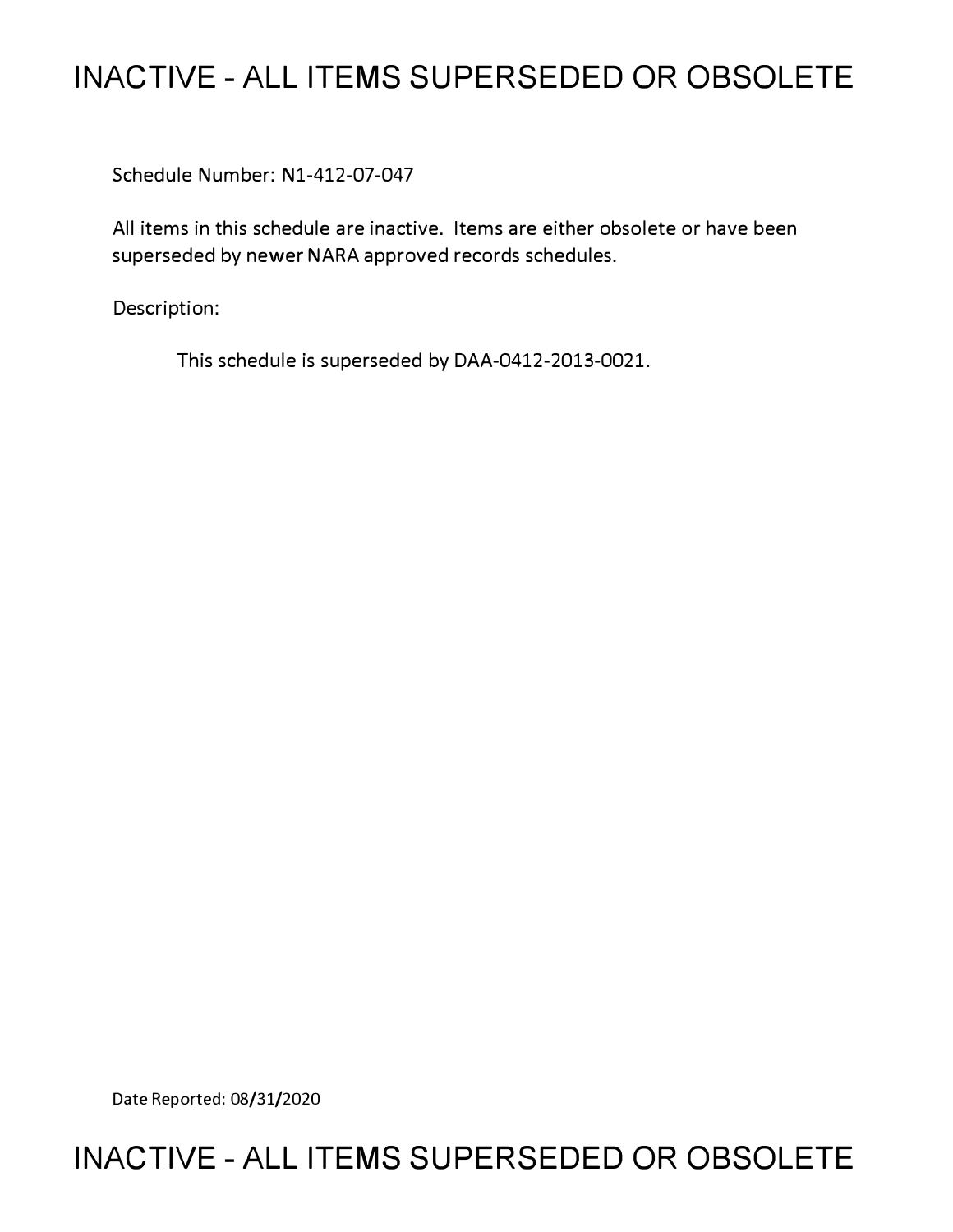|                                                                                                                                                                                                                                                                                                                                                   |                                                                                                                                                              |                                               |                                                                         | NWML                                       |  |
|---------------------------------------------------------------------------------------------------------------------------------------------------------------------------------------------------------------------------------------------------------------------------------------------------------------------------------------------------|--------------------------------------------------------------------------------------------------------------------------------------------------------------|-----------------------------------------------|-------------------------------------------------------------------------|--------------------------------------------|--|
| <b>REQUEST FOR RECORDS DISPOSITION AUTHORITY</b>                                                                                                                                                                                                                                                                                                  |                                                                                                                                                              | JOB NUMBER NI-412-07-47                       |                                                                         |                                            |  |
| To: NATIONAL ARCHIVES and RECORDS ADMINISTRATION (NIR)<br>WASHINGTON, DC 20408                                                                                                                                                                                                                                                                    |                                                                                                                                                              | <b>DATE RECEIVED</b><br>$7 - 11 - 2007$       |                                                                         |                                            |  |
| 1. FROM (Agency or establishment)                                                                                                                                                                                                                                                                                                                 |                                                                                                                                                              | <b>NOTIFICATION TO AGENCY</b>                 |                                                                         |                                            |  |
| U.S. Environmental Protection Agency                                                                                                                                                                                                                                                                                                              |                                                                                                                                                              |                                               |                                                                         |                                            |  |
| 2. MAJOR SUBDIVISION                                                                                                                                                                                                                                                                                                                              |                                                                                                                                                              |                                               |                                                                         |                                            |  |
| Pesticides                                                                                                                                                                                                                                                                                                                                        | In accordance with the provisions of 44 U.S.C.<br>3303a,<br>disposition<br>the<br>request,<br>including<br>amendments, is approved except for items that may |                                               |                                                                         |                                            |  |
| <b>3. MINOR SUBDIVISION</b>                                                                                                                                                                                                                                                                                                                       |                                                                                                                                                              |                                               |                                                                         |                                            |  |
| Headquarters                                                                                                                                                                                                                                                                                                                                      |                                                                                                                                                              |                                               | marked Adisposition not approved gor<br>be<br>Awithdrawn≊ in column 10. |                                            |  |
| 4. NAME OF PERSON WITH WHOM TO CONFER                                                                                                                                                                                                                                                                                                             | 5. TELEPHONE                                                                                                                                                 | DATE                                          | ARCHIVIST OF THE UNITED STATES                                          |                                            |  |
| John B. Ellis                                                                                                                                                                                                                                                                                                                                     | 202-566-1643                                                                                                                                                 |                                               | $12107$ / the birack                                                    |                                            |  |
| retention periods specified; and that written concurrence from the General Accounting Office, under the provisions of Title 8 of the<br>GAO manual for Guidance of Federal Agencies,<br>$\sqrt{\phantom{a}}$ is not required;<br>is attached; or<br><b>SIGNATURE OF AGENCY REPRESENTATIVE</b><br><b>DATE</b><br>$1 - 8 - 0$<br>$JohnB.$ $FMS$ $M$ | has been requested.<br>11M/M                                                                                                                                 | <b>TITLE</b><br><b>Agency Records Officer</b> |                                                                         |                                            |  |
| 8. DESCRIPTION OF ITEM AND PROPOSED DISPOSITION<br>7. Item<br>No.                                                                                                                                                                                                                                                                                 |                                                                                                                                                              | 9. GRS OR SUPERSEDED<br><b>JOB CITATION</b>   |                                                                         | <b>10. ACTION TAKEN</b><br>(NARA USE ONLY) |  |
| EPA 363 Pesticide Product Label System (PPLS)                                                                                                                                                                                                                                                                                                     |                                                                                                                                                              |                                               | N1-412-95-2/16                                                          |                                            |  |

|         | CONTES Sat to Agen, NWMD, NUME, NUMU, NIR                                                         |  |
|---------|---------------------------------------------------------------------------------------------------|--|
| 115-109 | PREVIOUS EDITION NOT USABLE<br>STANDARD FORM'SF 115 (REV. 3-91)<br>Prescribed by NARA 36 CFR 1228 |  |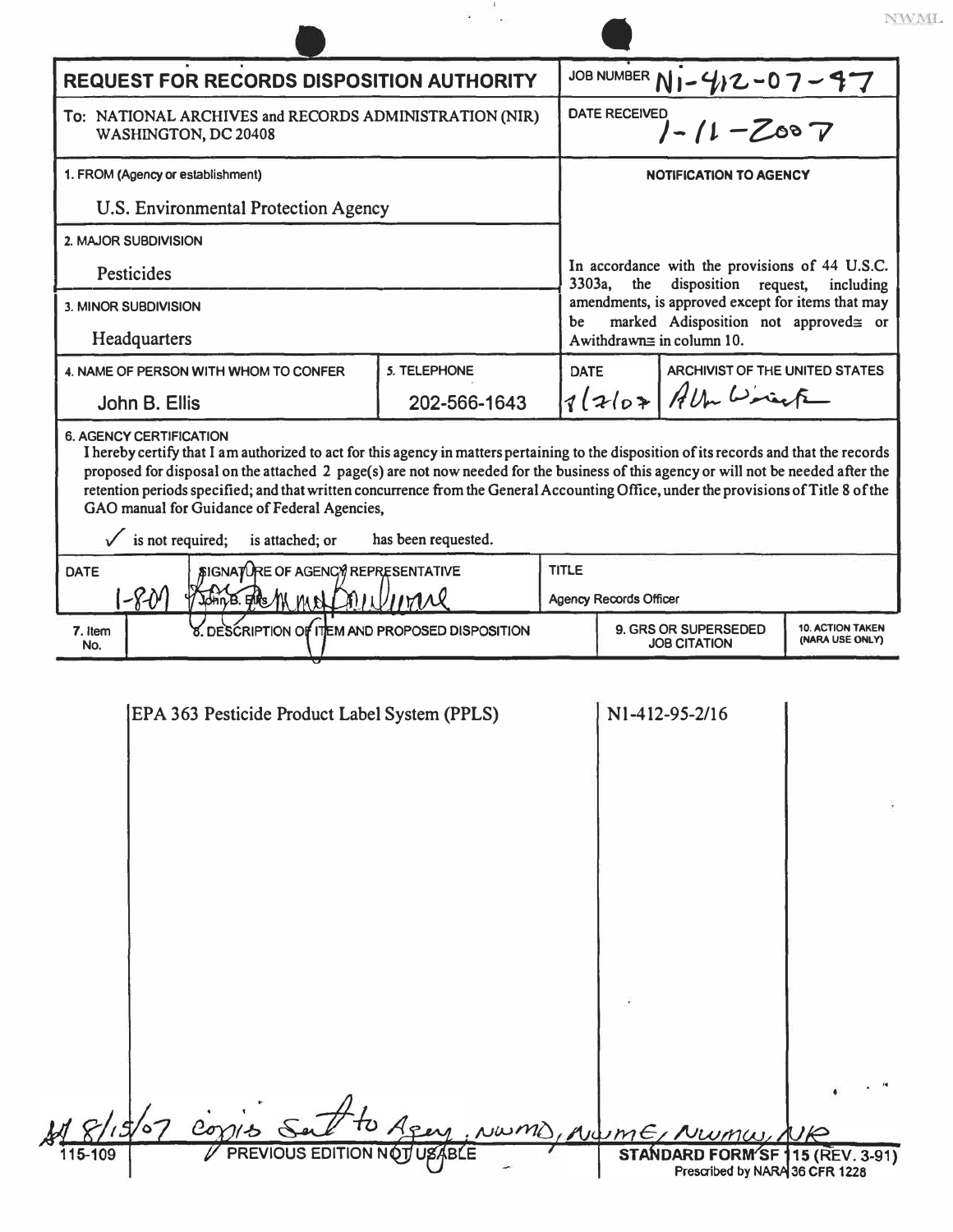**This schedule is in development. It may not be used to retire or destroy records. If you have any questions, please contact the Records Help Desk.** 

# **EPA Records Schedule 363**

**Status: Development, 12/20/2006** 

**Title: Pesticide Product Label System (PPLS)** 

**Program: Pesticides** 

**Applicability: Headquarters** 

**Function: 108-025-06-01 - Ensure Safe Use of Pesticides** 

#### **NARA Disposal Authority:**

**This schedule authorizes the disposition of the record copy in any media (media neutral). Records designated for permanent retention must be transferred to the National Archives in accordance with NARA standards at the time of transfer.** 

**• Pending** 

### **Description:**

**Records consist of a collection of registered pesticide product labels submitted by pesticide registrants**  and accepted by EPA since 1971. The records are used for reference by EPA staff in processing **pesticide registration applications. The file contains a cumulative index, which is updated quarterly. The official copy of a product label is maintained in the registration jacket covered under EPA series 315. (Microfilmed records formerly called Compact Label File.)** 

#### **Disposition Instructions:**

**Item a: Record copy prior to 1996** 

- **Disposable**
- **Close inactive records at end of fiscal year. Destroy when 25 years old.** *If***records are microformed or imaged, destroy paper after quality assurance is completed.**

**Item b: Record copy after 1996** 

- **Disposable**
- **Close inactive records at end of fiscal year. Keep most recent data set in office and update every 3 months. Destroy when no longer needed.** *If***records are micro formed or imaged, destroy paper after quality assurance is completed.**

#### **Guidance:**

**The official copy of a product label is maintained in the registration jacket covered under EPA 315.** 

**<file://F:\bf2006\Schedules> -media neutral NARA project\363.html 12/21/2006**